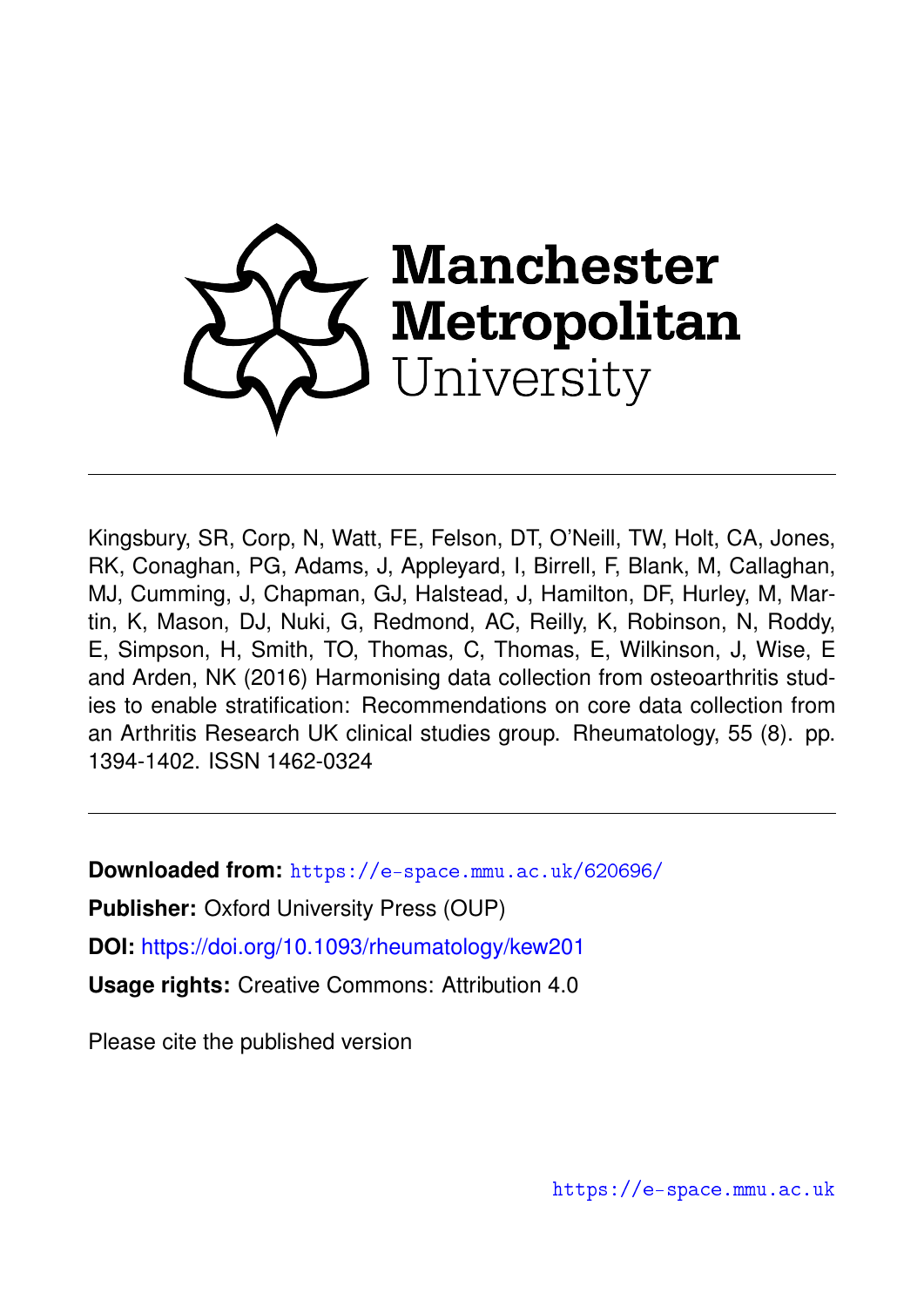# RHEUMATOLOGY

# Original article

# Harmonising data collection from osteoarthritis studies to enable stratification: recommendations on core data collection from an Arthritis Research UK clinical studies group

Sarah R. Kingsbury<sup>1</sup>, Nadia Corp<sup>2</sup>, Fiona E. Watt<sup>3</sup>, David T. Felson<sup>4,5</sup>, Terence W. O'Neill<sup>4</sup>, Cathy A. Holt<sup>6</sup>, Richard K. Jones<sup>7</sup>, Philip G. Conaghan<sup>1</sup>, Arthritis Research UK Osteoarthritis and Crystal Disease Clinical Studies Group working aroup\* and Nigel K. Arden<sup>8,9</sup>

# Abstract

Objective. Treatment of OA by stratifying for commonly used and novel therapies will likely improve the range of effective therapy options and their rational deployment in this undertreated, chronic disease. In order to develop appropriate datasets for conducting post hoc analyses to inform approaches to stratification for OA, our aim was to develop recommendations on the minimum data that should be recorded at baseline in all future OA interventional and observational studies.

Methods. An Arthritis Research UK study group comprised of 32 experts used a Delphi-style approach supported by a literature review of systematic reviews to come to a consensus on core data collection for OA studies.

Results. Thirty-five systematic reviews were used as the basis for the consensus group discussion. For studies with a primary structural endpoint, core domains for collection were defined as BMI, age, gender, racial origin, comorbidities, baseline OA pain, pain in other joints and occupation. In addition to the items generalizable to all anatomical sites, joint-specific domains included radiographic measures, surgical history and anatomical factors, including alignment. To demonstrate clinical relevance for symptom studies, the collection of mental health score, self-efficacy and depression scales were advised in addition to the above.

Conclusions. Currently it is not possible to stratify patients with OA into therapeutic groups. A list of core and optional data to be collected in all OA interventional and observational studies was developed, providing a basis for future analyses to identify predictors of progression or response to treatment.

Key words: osteoarthritis, clinical trials, stratification, prognosis, personalized medicine

<sup>1</sup>Institute of Rheumatic and Musculoskeletal Medicine and NIHR Leeds Musculoskeletal Biomedical Research Unit, University of Leeds, Leeds, <sup>2</sup>Arthritis Research UK Primary Care Centre, Research Institute for Primary Care and Health Sciences, Keele University, Keele, <sup>3</sup>Arthritis Research UK Centre for Osteoarthritis Pathogenesis, Kennedy Institute of Rheumatology, Nuffield Department of Orthopaedics, Rheumatology and Musculoskeletal Sciences,<br>University of Oxford, Oxford, <sup>4</sup>Arthritis Research UK Epidemiology Unit, University of Manchester, Manchester, UK, <sup>5</sup>Clinical Epidemiology Unit, Boston University School of Medicine, Boston, MA, USA,<sup>6</sup>School of Engineering, Cardiff University, Wales, <sup>7</sup>School of Health Sciences, University of Salford, Manchester, <sup>8</sup>Arthritis Research

UK Centre for Sport, Exercise and Osteoarthritis, University of Oxford and <sup>9</sup>MRC Lifecourse Epidemiology Unit, University of Southampton, Southampton, UK

Submitted 26 October 2015; revised version accepted 15 March 2016

\*For a full list of Arthritis Research UK Osteoarthritis and Crystal Disease Clinical Study Group working group members, please see the acknowledgements.

Correspondence to: Sarah R. Kingsbury, Leeds Institute of Rheumatic and Musculoskeletal Medicine, Chapel Allerton Hospital, Chapeltown Road, Leeds LS7 4SA, UK. E-mail: s.r.kingsbury@leeds.ac.uk

any medium, provided the original work is properly cited.

Ithor 2016. Published by Oxford University Press on behalf of the British Society for Rheumatology. This is an Open Access article distributed under the terms of the Creative Commons Attribution License ([http://creativecommons.org/licenses/by/4.0/\)](http://creativecommons.org/licenses/by/4.0/), which permits unrestricted reuse, distribution, and reproduction in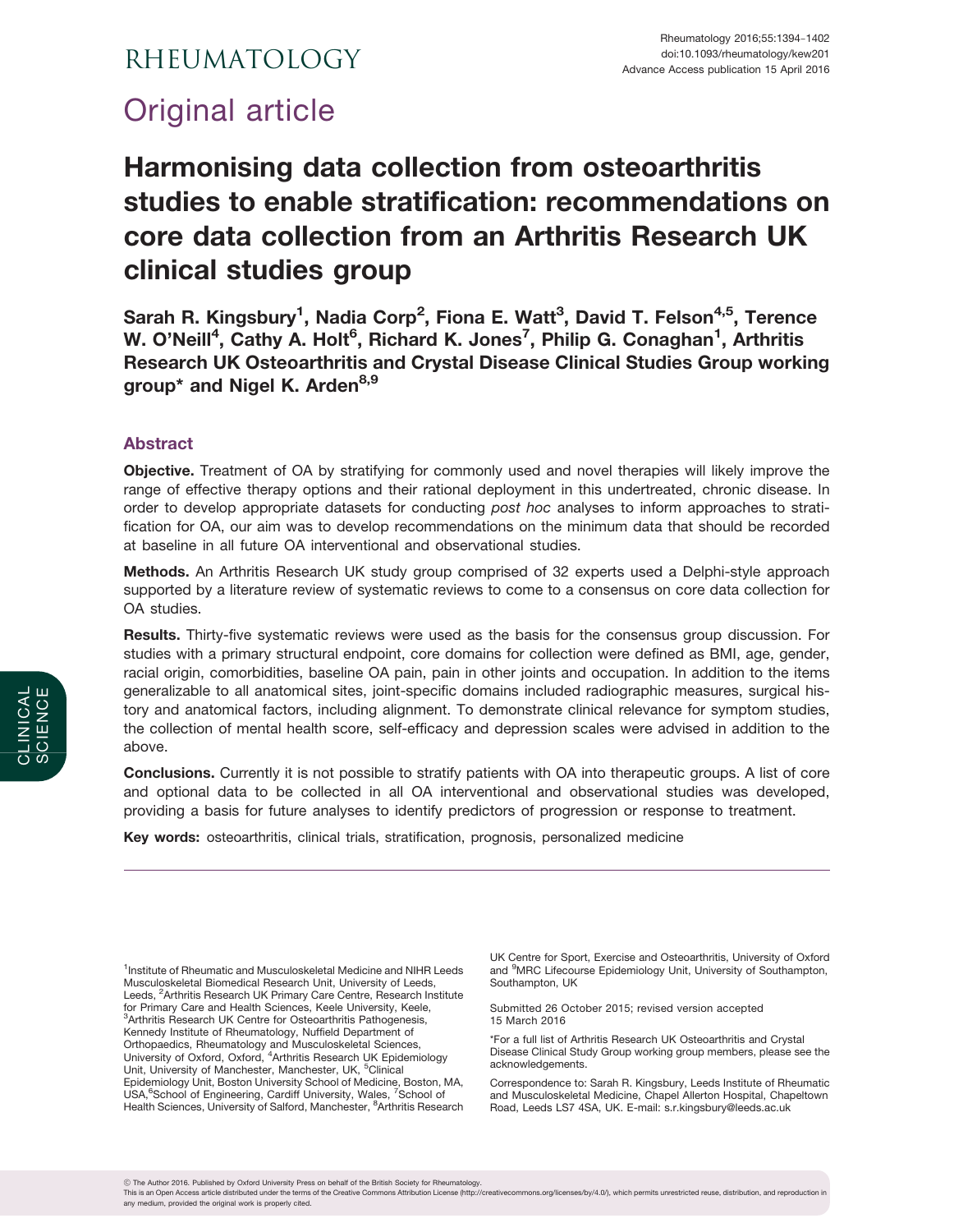#### Rheumatology key messages

- . Stratification of therapy is key to improving OA treatment.
- . Development of OA stratification criteria requires harmonized data collection to enable analysis of pooled data. . We developed a set of core and optional components for data collection across all OA studies.

# Introduction

OA represents a considerable worldwide health and economic challenge [\[1\]](#page-8-0). Although OA is a heterogeneous disease driven by a variety of pathophysiologic factors, current therapy selection is largely arbitrary. In general, treatment is aimed at symptomatic relief rather than targeting pathology, and the choice of therapeutic agent is often based on potential toxicity without consideration of likely efficacy. As such, efficacy of these currently available treatments is poor in the majority of people with OA [[2](#page-8-0)]. Stratification of patients towards targeting of commonly used as well as novel therapies will likely improve the range of effective treatment options and their rational deployment in this undertreated chronic disease.

The development of a stratification strategy for OA requires knowledge of both predictors of disease progression to identify patients requiring treatment and predictors of the response to treatment, which together will allow the identification of subsets of patients within which treatments may have improved efficacy. Such data may be gathered prospectively in well-designed interventional and observational studies and retrospectively through post hoc analyses of single studies and linking or pooling of study data for meta-analyses. To ensure robust analyses and reliability of results, consistent data collection across studies is essential.

In order to develop appropriate datasets for stratification in OA, our aim was to develop advice on what minimum data should be recorded at baseline in all future OA interventional and observational studies.

# **Methods**

The Arthritis Research UK Osteoarthritis and Crystal Diseases Clinical Studies Group conducted a literature review of systematic reviews and convened an expert consensus group to consider core data collection to allow post hoc stratification analyses to be conducted.

#### Literature review

A review of systematic reviews was conducted to identify prognostic factors of OA in general and more specifically for knee, hip and hand OA. Systematic searches were conducted across four electronic databases [Cochrane Library, Embase (OVID), Medline (OVID) and Web of Science] from inception to August 2015. The search strategy [\(supplementary Table S1](http://rheumatology.oxfordjournals.org/lookup/suppl/doi:10.1093/rheumatology/kew201/-/DC1), available at Rheumatology Online) was designed in OVID Medline using text words and MeSH and combining terms for OA, prognosis and systematic review. For the other databases, search terms were adapted to the search capabilities of the database. Non-English-language articles, letters, comments and editorials were excluded. Evidence was graded according

to classifications in the included reviews, which were designated as conflicting, weak/limited, moderate and strong.

#### Consensus group discussion

A group of 32 stakeholders, including rheumatologists, physiotherapists, podiatrists, trialists, orthopaedic surgeons, primary care physicians, scientists and patient representatives who have a particular interest in OA, attended a meeting where the findings of the literature review were presented. The panel meeting started with a predefined objective presented by the chair (P.C.). The objective was to develop guidelines to harmonize data collection across all OA clinical studies.

After discussion, it was agreed that development of recommendations for studies should be based on the predetermined principles explained here. Only clinically relevant domains should be included in the core list. These may be different for trials with structural or symptomatic endpoints. Domains would be based on existing recommendations for appropriate domains to be assessed (including those from the OMERACT).

For the data item to be recommended as a core component there should be evidence of either predicting response to treatment or as a risk factor for progression of OA. Where insufficient evidence currently exists, items should not be included in core components, but may be recommended as additional information to be captured at the study team's discretion. Since an extensive literature review on the tools used to capture each component was not conducted, the use of a set tool would not be recommended. However, potential tools or mechanisms used to capture each component would be suggested. The choice of tool should depend on its extent of validation and psychometric robustness as well as feasibility issues, including costs. The core components should be revised as more data become available, with a maximum of 5 years before the next revision. Items may be generalizable to all anatomical sites of OA or specific to a particular joint. In trials designed with a primary structural endpoint, symptomatic domains should also be measured to assess the clinical relevance of structural change. Recommendations should apply to all types of OA clinical studies, including pharmacological and non-pharmacological interventional trials and observational studies.

The literature summarizing the current evidence for prognostic factors for OA was presented (N.C.). The panel was then prompted to identify the domains that were felt to be important for inclusion in the core data items and these were compiled. Once identified, each domain was discussed and considered in line with the presented evidence to determine whether they fulfilled the criteria for core data, and those with insufficient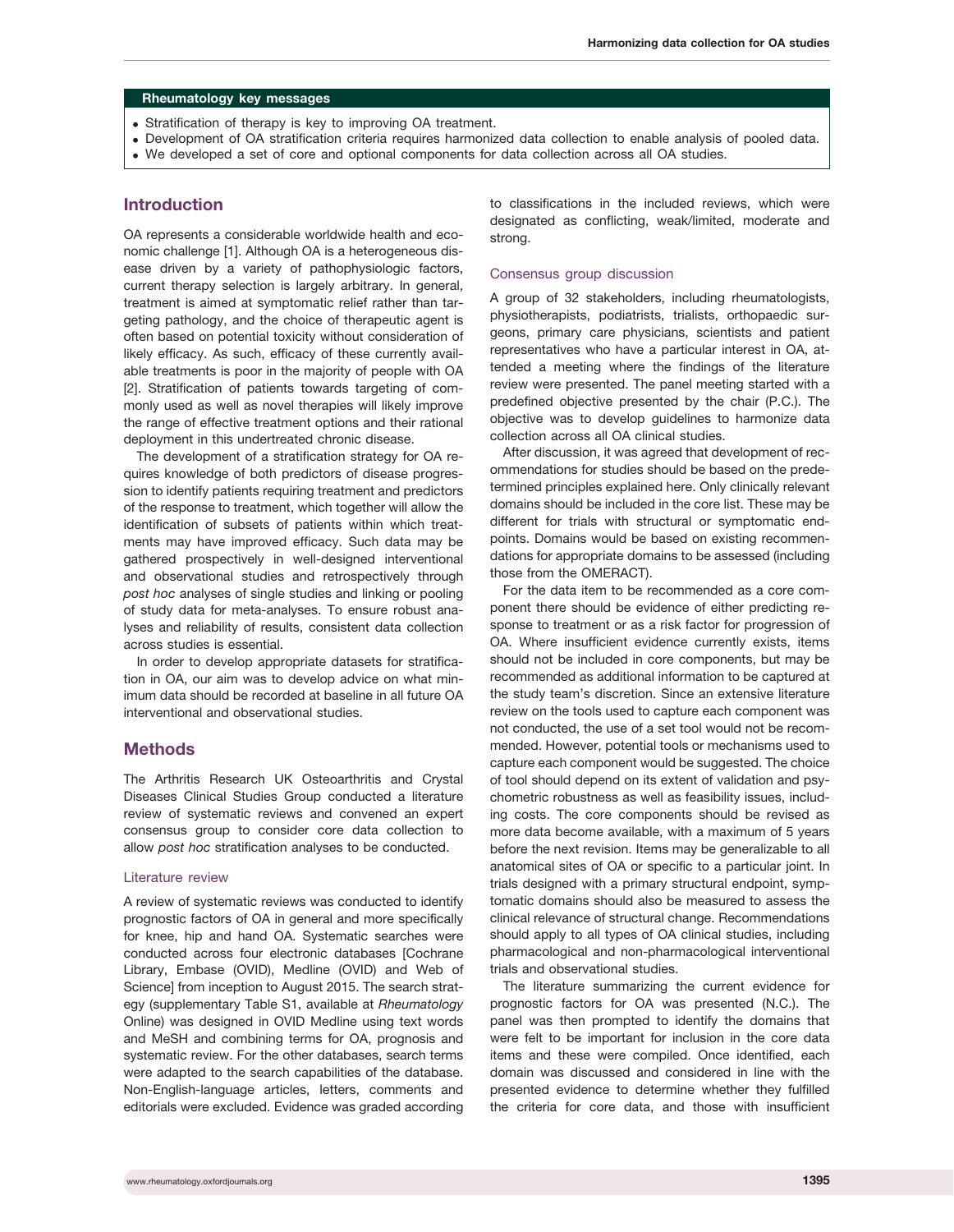evidence were excluded at this time. The discussion was separated by joint, with separate consideration of data collection for knee, hip and hand studies. Consensus on inclusion/exclusion of domains was defined where there was 100% verbal agreement from the panel. For each domain included, appropriate tools for assessment were discussed. Domains for which there was a consensus were included in a list of provisional domains. The provisional list was then transcribed and circulated 1 week after the consensus meeting. This was then refined and finalized following an iterative electronic discussion involving the entire panel.

# **Results**

#### Literature review

A total of 35 systematic reviews were identified for inclusion. Thirteen reported on factors associated with structural/radiographic OA progression, 10 on functional/ symptom progression and a further 15 on factors affecting outcomes of interventions for or associated with OA. These were categorized according to the location of OA, type of progression reported, level of evidence identified by the systematic review and whether an association was found or not.

#### Literature on structural progression

### Knee OA

Eight systematic reviews reported on structural/radiographic progression of knee OA [\(Table 1](#page-4-0)) [\[3](#page-8-0)-[10](#page-8-0)]. Two also reported on clinical outcomes and are therefore also included with respect to symptom progression. Strong evidence was found for significant associations of the following factors with structural progression: increasing age [[3](#page-8-0)]; presence of generalized/multijoint OA [\[3, 4\]](#page-8-0); combined radiographic features including increasing osteophyte score, joint space width (JSW), joint space narrowing (JSN), Kellgren-Lawrence (KL) grade and chondrocalcinosis [[3](#page-8-0)]; varus alignment [\[3, 6, 10](#page-8-0)]; baseline pain [[10\]](#page-8-0); anterior cruciate ligament injury [\[8\]](#page-8-0); increasing serum hyaluronic acid  $[4, 10]$  $[4, 10]$  $[4, 10]$ ; high levels of TNF- $\alpha$  [[10\]](#page-8-0) and increasing urinary C-telopeptide of type II collagen (uCTX-II) [\[7](#page-8-0)]. Strong evidence of no significant association was found for physical/ regular sports activity or moderate exercise [\[3](#page-8-0)-[5](#page-8-0)], radiological severity at baseline [\[4](#page-8-0)], baseline pain [[4](#page-8-0)], quadriceps strength [\[4](#page-8-0)] and knee injury [\[4\]](#page-8-0). Conflicting evidence was reported for association of BMI, clinical/disease severity, leg length inequality and symptom duration with radiologic progression [\[3, 4](#page-8-0)].

## Hip OA

Three systematic reviews examined the progression of hip OA; progression was based on radiological parameters and/or the need for total hip replacement with no clear differentiation made ([Table 1](#page-4-0)) [[7, 11](#page-8-0), [12](#page-8-0)]. Strong evidence was found for significant associations of the following factors with structural and/or symptomatic progression: increasing age [\[11\]](#page-8-0), radiological grade KL hip grade 3 [[11\]](#page-8-0), clinical/disease severity (Lequesne index score  $\geq 10$ )

[[11](#page-8-0)], smaller JSW at baseline [11], supero-lateral femoral head migration [\[11, 12](#page-8-0)], presence of femoral osteophytes only [[11](#page-8-0)], presence of bony sclerosis [\[11\]](#page-8-0), atrophic bone response [[12](#page-8-0)] and higher baseline hip pain [[11](#page-8-0)]. Strong evidence for no association was found for the following factors: BMI and weight [[12](#page-8-0)] and acetabular osteophytes [[11](#page-8-0)]. Conflicting or limited evidence was reported for association with gender, JSN and uCTX-II with structural progression [\[7](#page-8-0), [12\]](#page-8-0).

#### Hand OA

One systematic review reported on structural/radiographic progression of hand OA [[13](#page-8-0)]. No strong evidence was available for any factors with a relationship to progression. Limited evidence for association of baseline pain, early menopause, nodal OA and erosive OA with radiographic progression was reported [\[13](#page-8-0)].

#### General OA

Two systematic reviews reported on structural/radiographic progression of general OA (either hip OA or knee OA or both hip and knee OA), neither of which identified strong evidence for any factors related to progression [\[14, 15](#page-8-0)].

### Literature on symptom progression

#### Knee OA

Five systematic reviews reported on functional/symptomatic progression of knee OA [\(Table 1\)](#page-4-0) [\[3](#page-8-0), [5](#page-8-0), [16](#page-8-0)-[18\]](#page-8-0). Strong evidence was indicated for the association of the following factors with progression? increasing age [\[3\]](#page-8-0); presence of generalized/multijoint OA [\[3\]](#page-8-0); combined radiographic features including increasing osteophyte score, JSW, JSN, KL grade and chondrocalcinosis [\[3\]](#page-8-0); and varus alignment [[3](#page-8-0)]. Physical activity was not associated with progression [[3](#page-8-0)]. There was conflicting or limited evidence for associations with BMI [\[3, 17](#page-8-0), [18](#page-8-0)], gender [\[3, 17, 18](#page-8-0)], symptom severity [[3](#page-8-0), [17, 18\]](#page-8-0), mental health score [[3](#page-8-0), [17](#page-8-0), [18\]](#page-8-0), selfefficacy [\[3, 16](#page-8-0), [17\]](#page-8-0), clinical/disease severity [\[3\]](#page-8-0), co-morbidity [[17, 18](#page-8-0)] and baseline pain [[3](#page-8-0)] with symptomatic progression.

#### Hip OA

There were no systematic reviews that reported on functional/symptomatic progression of hip OA.

## Hand OA

Two systematic reviews reported on functional/symptomatic progression of hand OA [[13](#page-8-0), [19\]](#page-8-0). Kwok et al. [\[13](#page-8-0)] found no strong evidence available for the relationship of any factors to progression, while Nicholls et al. [[19\]](#page-8-0) concluded no information was available on the progression of hand pain and function over time. Limited evidence was reported for an association of age, baseline pain, number of painful joints and function with symptomatic progression, while limited evidence for no association with symptomatic progression was reported for nodal and erosive OA [\[13](#page-8-0)].

#### General OA

Three systematic reviews reported on functional/symptomatic progression of general OA (hip OA, knee OA or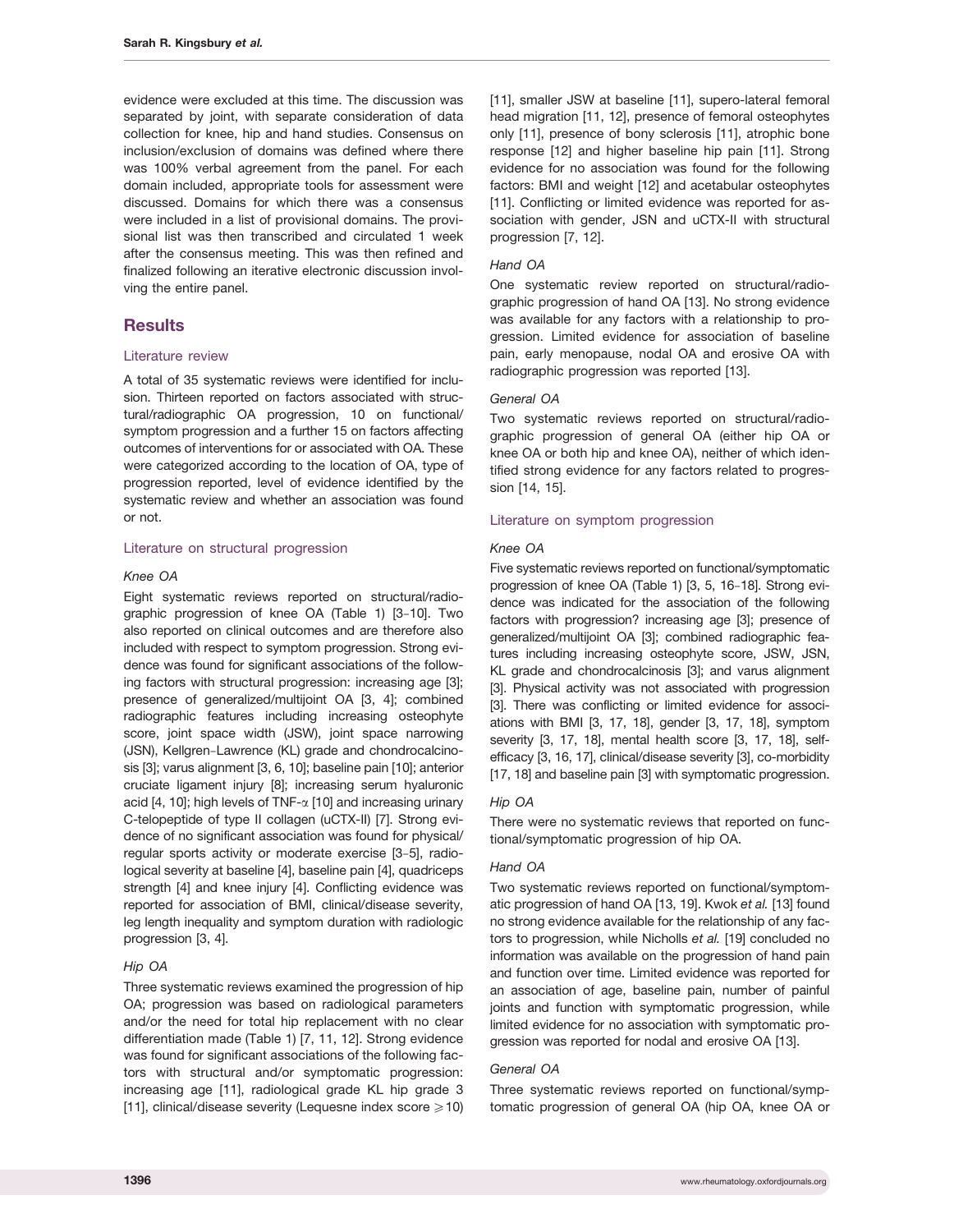<span id="page-4-0"></span>

|  |  |  | TABLE 1 Summary of the literature on structural and symptomatic progression |  |
|--|--|--|-----------------------------------------------------------------------------|--|
|  |  |  |                                                                             |  |

|                                                                                                             | <b>Knee OA</b>                                                            |                                                  |                                                         |
|-------------------------------------------------------------------------------------------------------------|---------------------------------------------------------------------------|--------------------------------------------------|---------------------------------------------------------|
| <b>Domain</b>                                                                                               | Structural/radiographic<br>progression                                    | <b>Functional/symptomatic</b><br>progression     | <b>Hip OA</b><br>Structural/radiographic<br>progression |
| Age                                                                                                         | Predictive <sup>a</sup> [3]                                               | Predictive <sup>a</sup> [3]                      | Predictive [11]                                         |
| Gender<br><b>BMI</b> or weight                                                                              | No association [4]                                                        |                                                  | No association [12]                                     |
| Physical activity/regular sports<br>activity                                                                | No association [3, 4]                                                     | No association [3]                               |                                                         |
| Baseline pain                                                                                               | No association [4];<br>Predictive [10]                                    |                                                  | Predictive [11]                                         |
| Clinical/disease severity<br>(Lequesne index score $\geq 10$ )                                              |                                                                           |                                                  | Predictive [11]                                         |
| Generalized/multiple joint OA                                                                               | Predictive <sup>a</sup> [3];<br>Association [4]                           | Predictive <sup>a</sup> [3]                      |                                                         |
| Combined radiographic fea-<br>tures including osteophyte<br>score, JSW, JSN, KL grade,<br>chondrocalcinosis | Predictive <sup>a</sup> [3]                                               | Predictive <sup>a</sup> [3]                      |                                                         |
| Radiological grade (KL grade 3)                                                                             |                                                                           |                                                  | Predictive [11]                                         |
| Baseline radiological severity                                                                              | No association [4]                                                        |                                                  |                                                         |
| JSW at baseline                                                                                             |                                                                           |                                                  | Predictive [11]                                         |
| Femoral head migration                                                                                      |                                                                           |                                                  | Predictive [11];<br>Association [12]                    |
| Femoral osteophytes                                                                                         |                                                                           |                                                  | Predictive [11]                                         |
| Acetabular osteophytes                                                                                      |                                                                           |                                                  | No association [11]                                     |
| Bony sclerosis                                                                                              |                                                                           |                                                  | Predictive [11]                                         |
| Heberdon's nodes                                                                                            | Predictive [10]                                                           |                                                  |                                                         |
| Atrophic bone response                                                                                      |                                                                           |                                                  | Association [12]                                        |
| Alignment (varus/valgus)                                                                                    | Predictive <sup>a</sup><br>(varus alignment) [3] [10];<br>association [6] | Predictive <sup>a</sup><br>(varus alignment) [3] |                                                         |
| Quadriceps muscle strength                                                                                  | No association [4]                                                        |                                                  |                                                         |
| Knee injury                                                                                                 | No association [4]                                                        |                                                  |                                                         |
| Anterior cruciate ligament injury                                                                           | Association [8]                                                           |                                                  |                                                         |
| Serum hyaluronic acid                                                                                       | Association [4]:<br>Predictive [10]                                       |                                                  |                                                         |
| TNF- $\alpha$                                                                                               | Predictive [10]                                                           |                                                  |                                                         |
| uCTX-II                                                                                                     | Association [7]                                                           |                                                  |                                                         |

aProgression defined as change in pain, function or deterioration in radiographic features. Factors reported in systematic reviews as having a strong level of evidence for an association or no association with structural or symptomatic progression of knee and hip OA.

both) [\[20](#page-8-0)], chronic musculoskeletal disease [[21\]](#page-8-0) and chronic disorders [[22](#page-9-0)]. Strong evidence was indicated for lower self-efficacy as a predictor of disability in general OA [\[20\]](#page-8-0). However self-efficacy was not associated with pain in general OA [\[20\]](#page-8-0).

### Literature on response to interventions

# Knee OA

Eleven systematic reviews reported on factors affecting outcomes of interventions for or including knee OA ([Table 2](#page-5-0)) [\[23](#page-9-0)-[33](#page-9-0)]. Strong evidence was indicated for association of the following factors with symptomatic outcomes? female gender was associated with pain while waiting for total joint replacement [[28](#page-9-0)], worse preoperative mental health score was associated with lower function and greater pain >1 year after total knee arthroplasty (TKA) [\[25\]](#page-9-0), increased pain catastrophizing was associated

with postoperative pain within 1 year after TKA [[25](#page-9-0)], postoperative self-efficacy was associated with shortand long-term outcomes [[32](#page-9-0)] and co-morbidity was associated with TKA outcomes [[30](#page-9-0)]. The following factors were found not to be associated with symptomatic outcomes? preoperative depression and anxiety was not associated with postoperative functioning within 1 year after TKA [\[25\]](#page-9-0) and wait for surgery (<180 days) was not associated with pain progression [[28](#page-9-0)]. Limited or conflicting evidence was reported for association of age, BMI, baseline pain and pain duration with response to intra-articular steroid injection [[23](#page-9-0)] and for association of BMI, age and healthrelated quality of life with TKA outcomes [[29](#page-9-0), [30, 33](#page-9-0)].

# Hip OA

Nine systematic reviews reported on factors affecting outcomes of interventions for or including hip OA ([Table 2\)](#page-5-0)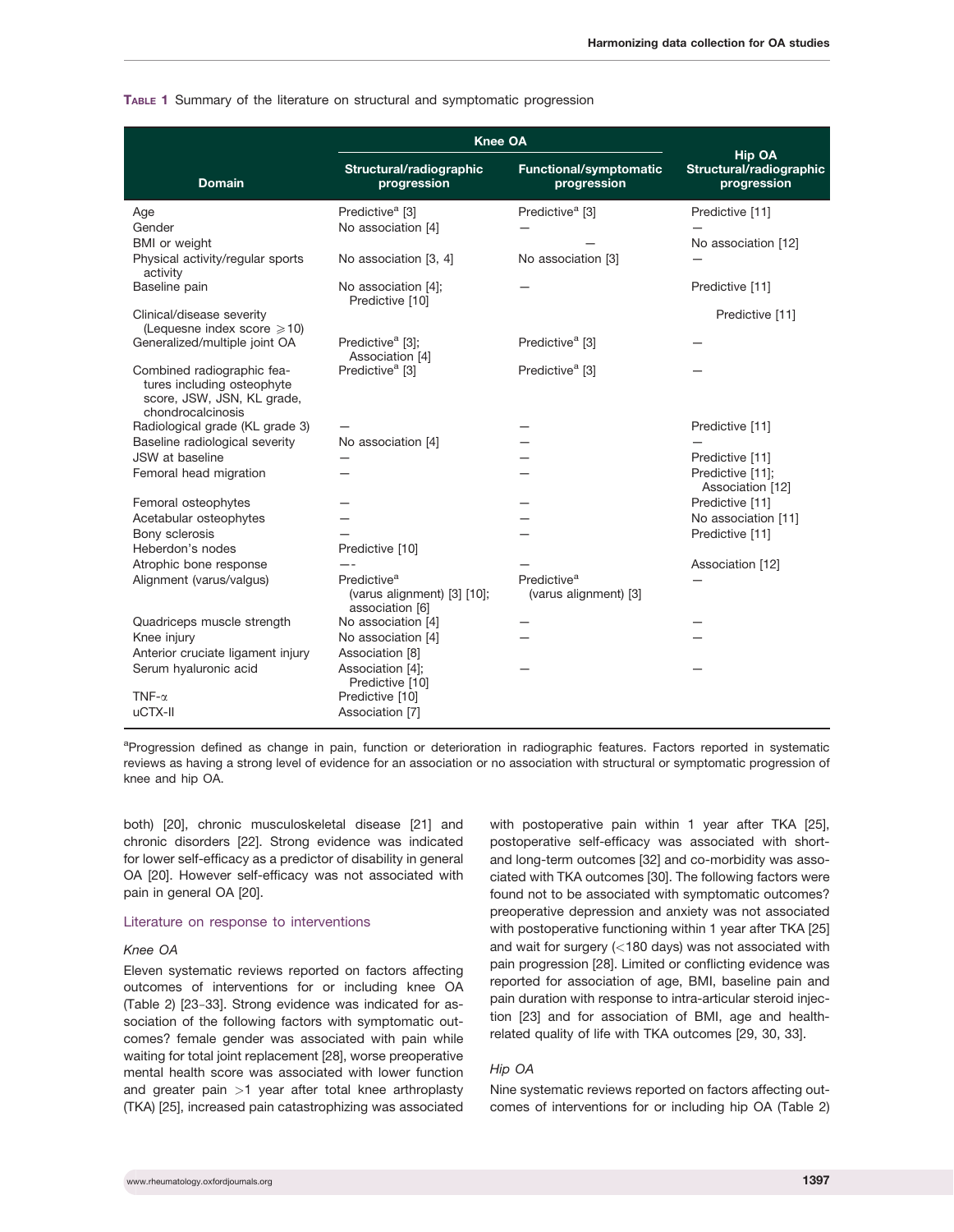#### <span id="page-5-0"></span>TABLE 2 Summary of literature on response to interventions

| <b>Domain</b>                                | <b>Intervention</b><br>outcomes (knee OA)                                    | <b>Intervention</b><br>outcomes (hip OA)            | <b>Intervention</b><br>outcomes (OA general) <sup>a</sup>                      |
|----------------------------------------------|------------------------------------------------------------------------------|-----------------------------------------------------|--------------------------------------------------------------------------------|
| Gender                                       | Association with pain while<br>waiting for TJA [28]                          | Association with pain while<br>waiting for TJA [28] | Association with pain<br>while waiting for TJA [28]                            |
| Physical activity/regular<br>sports activity |                                                                              |                                                     |                                                                                |
| Wait for TJA surgery<br>$<$ 180 days         | No association with<br>pain progression [28]                                 | No association with<br>pain progression [28]        |                                                                                |
| Mental health score                          | Association with lower<br>function and pain $\geq 1$ year<br>post TKA [25]   |                                                     |                                                                                |
| Preoperative depression                      | No association with<br>postoperative functioning<br>$<$ 1 year post-TKA [25] |                                                     |                                                                                |
| Depression                                   |                                                                              |                                                     |                                                                                |
| Pain catastrophizing                         | Association with postoperative<br>pain, $<$ 1 year post-TKA [25]             |                                                     |                                                                                |
| Self-efficacy                                |                                                                              |                                                     | Post-TJA self-efficacy<br>associated with short and<br>long-term outcomes [32] |
| Co-morbidity                                 | Associated with outcomes [30]                                                | Associated with<br>outcomes [30]                    |                                                                                |

<sup>a</sup>Defined as hip OA, knee OA or both. Factors reported in systematic reviews as having a strong level of evidence for an association or no association with knee and hip and general OA intervention outcomes.

[[12,](#page-8-0) [23, 27](#page-9-0)-[30, 32, 34, 35\]](#page-9-0). Strong evidence was found for an association of female gender with pain while waiting for total joint replacement [\[28\]](#page-9-0). Co-morbidity was associated with total hip arthroplasty (THA) outcomes [[30](#page-9-0)]. No association was found between wait for surgery  $(<180$  days) and progression of pain or self-reported functioning [[28](#page-9-0)]. Limited evidence was reported for association of age and health-related quality of life with THA outcomes and with response to intra-articular steroid injection [\[23](#page-9-0), [29, 30\]](#page-9-0).

## Consensus group recommendation on structural progression

The recommended core items for inclusion in structural progression studies are outlined in [Table 3.](#page-6-0) Injury is known to be an important risk factor for the onset of OA, but its role in progression is less clear and it was therefore not included in the core list. While collection of biological samples is highly desirable, especially for novel biomarker development, with only uCTX-II, serum hyaluronic acid and TNF-a showing evidence of association, it was agreed that their inclusion as a core item could not be justified based on current evidence. However, where study design and logistics allow, collection of biological samples is encouraged. The following items were not agreed for inclusion in the core components at this time due to insufficient evidence: clinical measures of inflammation, structural response to loading, joint circumference, joint laxity, patient-reported aetiology and patient expectation. Although there was conflicting evidence for an association of structural progression with BMI, including strong evidence for no association with hip OA, it was agreed that this should be included in the core data. Comorbidity was not examined within any of the structural

progression reviews, however, given the reported association of co-morbidity with THA and TKA outcomes and its association with symptom outcomes, it was agreed that this should be collected within the core items. Advice for hand OA was confounded by there being only a single systematic review that identified no strong associations with structural progression. On discussion it was agreed that hand surgery, hand dominance and menopausal age should be collected to inform future analyses.

# Consensus group recommendation on symptom progression

It was agreed that all of the core items recommended for structural progression should be included in the core list for symptom progression. The following additional core items were proposed to be included in symptom progression studies to ensure demonstration of clinical relevance: mental health score, self-efficacy and depression or anxiety ([Table 3](#page-6-0)). The difference between the severity of symptoms and symptom progression was noted. In longitudinal cohorts, symptoms have been found to remain stable over years in many patients with knee OA, although different patterns of symptoms have been described [[36](#page-9-0), [37](#page-9-0)]. Further consideration is therefore required to define symptom progression, for example, how to define a patient with worse pain and unchanged X-ray compared with a patient with X-ray progression and unchanged pain.

# Advice on choice of tools for data collection

While these recommendations did not set out to recommend a set tool to capture each domain, to ensure consistency in data collection and thus improve the opportunity for data to be pooled, it is suggested that,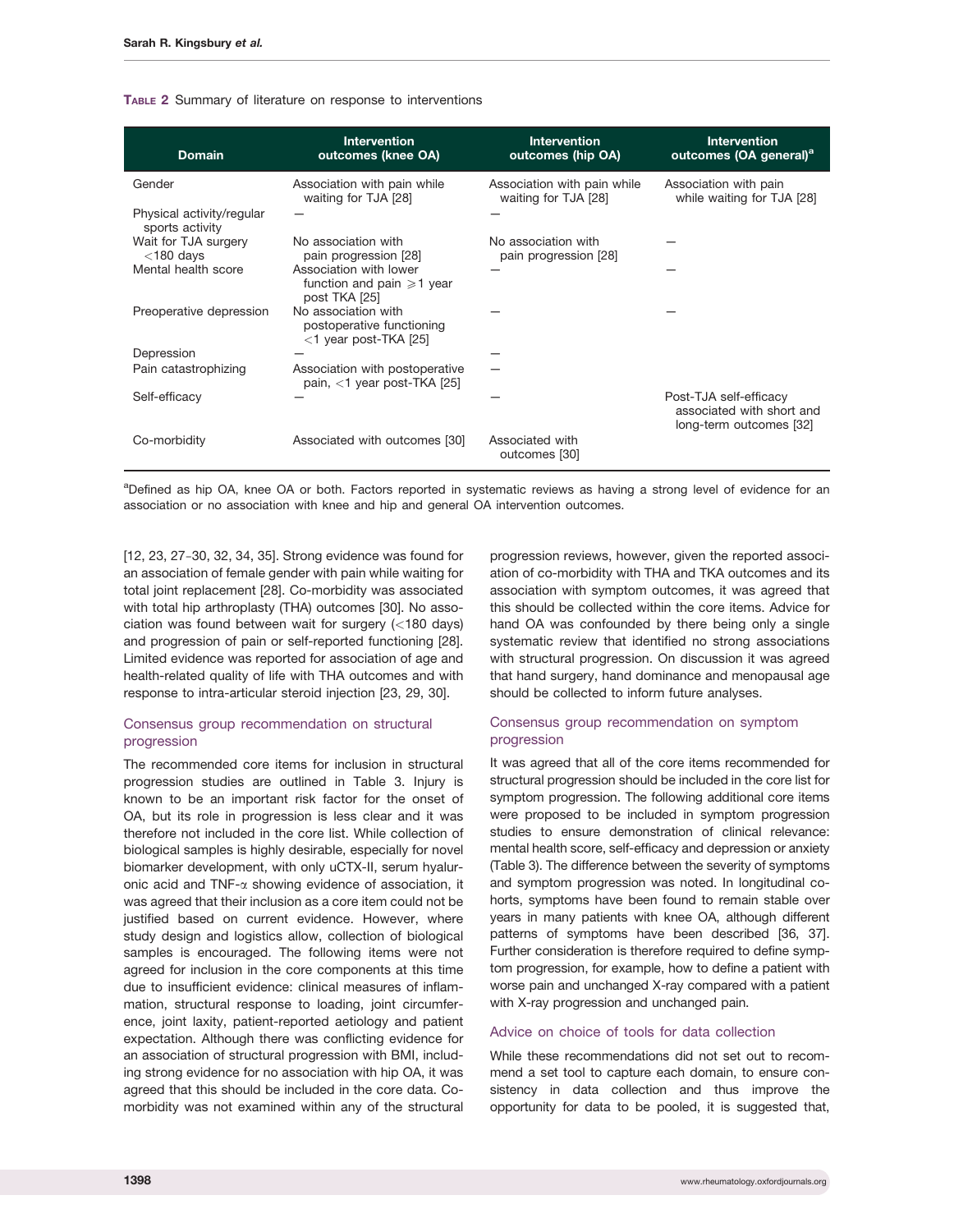<span id="page-6-0"></span>

| <b>Structural studies</b>                      | <b>Essential</b>                                                                                                                                                                                                              | <b>Desirable</b>          |  |  |  |
|------------------------------------------------|-------------------------------------------------------------------------------------------------------------------------------------------------------------------------------------------------------------------------------|---------------------------|--|--|--|
| General (all site)                             | BMI, age, gender, racial origin, comorbidity, baseline OA pain, pain<br>in other joints, occupation                                                                                                                           | Physical activity         |  |  |  |
| Knee specific                                  | X-ray grade of target joint (weight-bearing KL as minimum) + osteophytes<br>and chondrocalcinosis, previous knee surgery including arthroscopy,<br>alignment (varus/valgus), weight-bearing long leg X-ray or gait assessment |                           |  |  |  |
| Hip specific                                   | X-ray grade of target joint + osteophytes and chondrocalcinosis,<br>morphology (head, ball and socket), previous hip surgery, history of FAI                                                                                  | Leg length<br>discrepancy |  |  |  |
| Hand specific                                  | X-ray grade of target joint + osteophytes and chondrocalcinosis,<br>previous hand surgery, hand dominance, age at menopause                                                                                                   |                           |  |  |  |
| Additional data collection for symptom studies |                                                                                                                                                                                                                               |                           |  |  |  |
| General (all site)                             | Mental health score, self-efficacy, depression or anxiety                                                                                                                                                                     |                           |  |  |  |

FAI: femoro-acetabular impingement.

where possible, items are captured using validated tools and with reference to other clinical studies that might provide an opportunity for later data pooling. Within the scope of these recommendations, we have therefore provided guidance on potential tools that may be considered during study design, but this does not represent a definitive list. For capturing multisite joint pain, use of a joint pain manikin is suggested, since joint counts do not reflect the distribution of joints. At a minimum, such a manikin should capture the joint region (e.g. hand, foot, ankle), although at the discretion of the investigator further differentiation may be captured (e.g. ball of the foot, mid-foot, hindfoot). In line with current IMMPACT guidelines, an 11-point numerical rating scale with a 1-week recall period is suggested for capturing baseline pain [\[38](#page-9-0)]. Other validated questionnaires may also be considered for assessing pain and function, including but not limited to joint-specific scales such as the Knee Injury and Osteoarthritis Outcomes Score, Hip Injury and Osteoarthritis Outcomes Score, WOMAC, Oxford Knee/Hip Score, Australian/Canadian Osteoarthritis Hand Index and Functional Index for Hand Osteoarthritis [\[39](#page-9-0)-[43](#page-9-0)]. It is recommended that alignment should be captured at a minimum using a measure of varus/valgus deformity, but where possible, consideration should be made for inclusion of either a weight-bearing long leg X-ray, which would indicate static alignment in the sagittal plane, or gait assessment, to indicate coronal and sagittal plane hip-knee-ankle angles and tibial rotation and, if possible, a measure of anterior-posterior deceleration/acceleration of the centre of mass [\[44\]](#page-9-0). Where imaging outcomes are included in studies, X-rays should be captured using published protocols to ensure consistency and a weightbearing (where appropriate) KL grade assessed as a minimum [[45, 46](#page-9-0)]. It is suggested that physical activity be captured using an accelerometer or combined gyroscopicbased measures where possible. Alternatively, a simple performance-based test, such as the 30 s chair stand test, the 4  $\times$  10 m fast walk test and/or the timed stair test [\[47\]](#page-9-0), or a patient-reported outcome (PRO) may be considered. Potential PROs include the Physical Activity Scale in the Elderly, International Physical Activity Questionnaire or Tegner Activity Scale, or a simple question that captures sedentary versus active lifestyle [\[48](#page-9-0), [49\]](#page-9-0).

# **Discussion**

For researchers undertaking clinical studies, these recommendations provide an important resource to underpin study design. Furthermore, as new studies are developed in line with these recommendations, a valuable resource will be established to inform future post hoc analyses of data pooled from multiple studies. Such analyses may include examining predictors of disease progression to identify patients requiring treatment and predictors of the response to treatment, informing the subsetting of patients within which treatments may have improved efficacy.

The distinction between the recommendations described herein and the work by OMERACT to develop core outcome sets for rheumatologic conditions must be noted. The aim of the OMERACT process is to develop core sets that specify, for each condition, the areas/domains (and associated measurement instruments) necessary to provide the best estimate of benefits of an intervention within the context of a clinical trial or observational study [[50\]](#page-9-0). In contrast, the aim of the current recommendations is to harmonize data collection in order to enable pooling of data (using domains derived from the existing literature, which were influenced by the OMERACT OA core set) for future meta-analyses to examine predictors of response to an intervention and to identify patient phenotypes for stratified therapy. As such, we recommend that these components should be collected at baseline as a minimum, to enable definition of patient subgroups in future analyses, with inclusion in additional study visits at the discretion of the investigators and considered with respect to staff and subject time, expense and applicability to the study in question.

The consensus meeting identified a current relative paucity of data to allow stratification of patients with OA into therapeutic groups, highlighting the need for these recommendations in order to provide a foundation to enable stratified OA treatment. Part of the problem lies in the lack of standardisation of the data collected in clinical trials, with resultant limited ability to pool data from different trials to identify predictors of progression or of response to treatment. The harmonization of data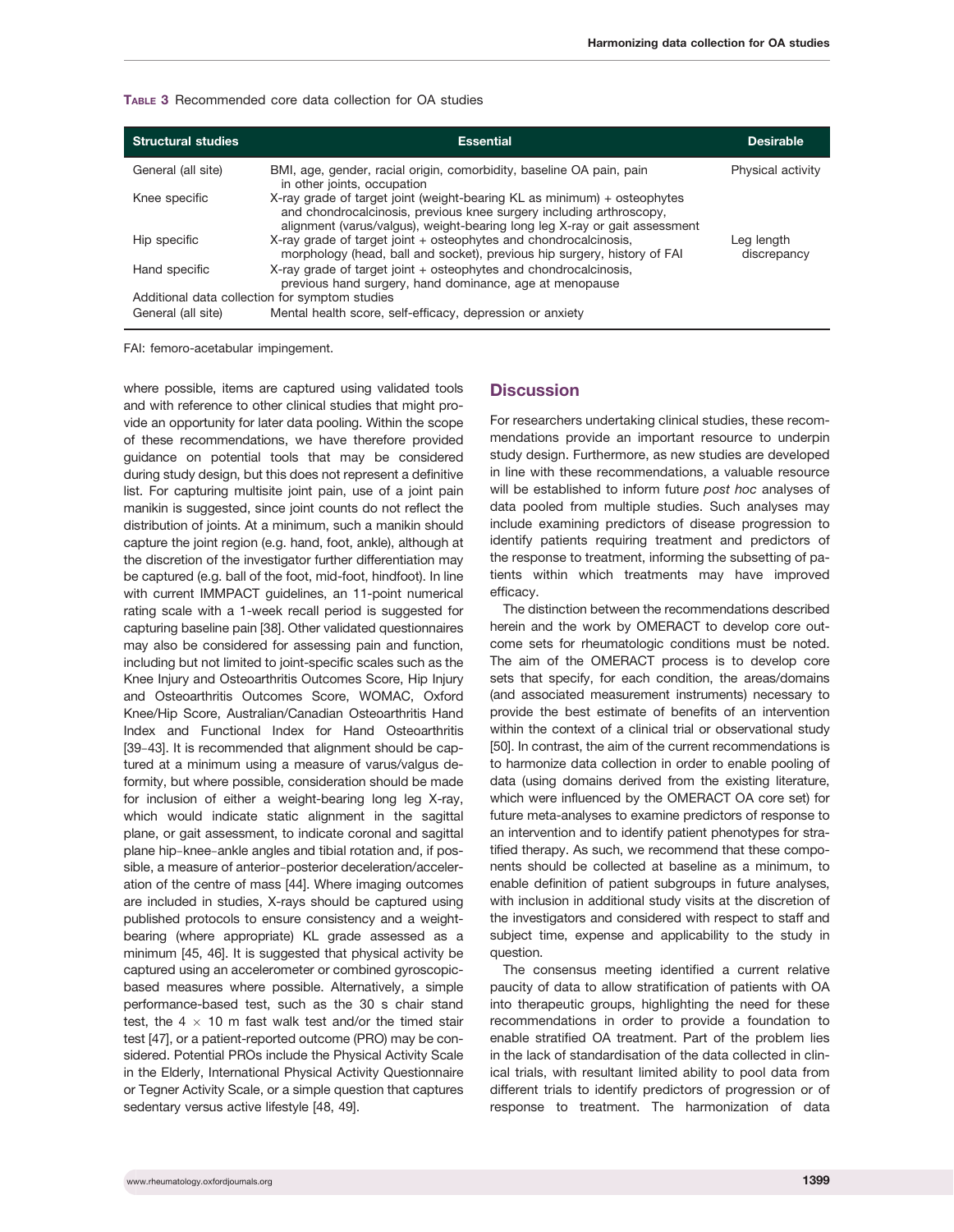collected as recommended herein will allow these issues to be addressed and enable the treatment of OA to move into the era of personalized medicine. The consensus process identified a number of core components for which there is already some evidence of association with the progression of OA, either at a structural or a symptomatic level. Collection of these components, at baseline as a minimum, provides the starting point for efforts to develop stratification algorithms for OA treatment.

While the current evidence has suggested a number of factors that are not associated with structural and/or symptomatic progression, this does not preclude their inclusion within a study. For example, while injury is known to be an important risk factor for the onset of OA, current evidence suggests that there is no relationship between knee injury and structural progression. However, analyses of association with progression are limited by the use of multiple mechanisms of assessment, and standardisation of individual tools or assessments used may reveal further elements associated with symptom or structural progression for inclusion. Furthermore, the assessment of association of injury with OA progression did not consider factors such as measurement of ongoing joint instability or accurate subanalysis of the type of injury, which may mediate the effect of any such association. Further measures that may be considered include patient-reported measures such as quality of life, serum and urine biomarkers and imaging biomarkers, including US and MRI. Although the latter were not examined within any of the reviews examined herein, with current efforts to develop disease-modifying OA drugs, including agents targeted at specific OA pathologies such as synovitis and bone marrow lesions, such data may prove highly valuable in determining patient phenotypes for individual therapies. Selection of additional components should remain at the discretion of the investigator and reflect appropriateness to the study in question as well as resource issues and patient burden. With inclusion of such components in studies, new evidence will enable further refinement of these recommendations and result in the addition of further domains to the core components.

There are a number of limitations to this work. The systematic literature review only included relevant systematic reviews and meta-analyses relating to the symptomatic and/or structural progression of OA and did not review primary papers or studies examining risk factors for the onset of OA. The dissemination plan was limited to presentation at national meetings and journal publication. The recommendations have not been piloted among users; however, there is a mechanism for updating the recommendations within the Clinical Studies Group framework. Finally, since we were unable to recommend a specific tool for each component, an element of variability will remain among studies designed according to these guidelines. Future work may seek to extend these recommendations with a robust review of the potential tools that may be used to assess each data component so as to improve uniformity further. We are aware of an ongoing EULAR project to detail the available psychometric properties of

the commonly used OA outcome measures. Despite these limitations, we believe the work is strengthened by the breadth of stakeholders involved in the consensus process, and most importantly, inclusion of patient and public representation.

In summary, we recommend that in the design of new clinical studies, both interventional and observational, the data components to be captured should be carefully considered in light of these recommendations. Furthermore, care should be taken to include validated tools for all components, and where possible, to consider the design of similar studies that may provide the opportunity for future data pooling. Through considered, informed and unified study design we have the potential to provide a powerful substrate for future studies to underpin stratified treatment for OA. Such stratification of patients with OA may involve the use of clinical criteria, biomarkers or functional markers to target a treatment to a patient that is likely to progress with a phenotype that is driven by the pathway targeted by the treatment under investigation. Novel biomarkers may enable better application of a current treatment or the emergence of a new biomarker/treatment combination that would simultaneously develop a method of stratification and a new treatment. As new biomarkers become available, inclusion in the recommended core data will need to be considered.

# Acknowledgements

The authors wish to thank Arthritis Research UK for convening the meeting as part of the Clinical Studies Group for Osteoarthritis and Crystal Diseases programme. The views of Arthritis Research UK have not influenced the content of this guideline.

Arthritis Research UK Osteoarthritis and Crystal Disease Clinical Study Group working group:

Prof Jo Adams, Faculty of Health Sciences, University of Southampton, UK; Dr Ian Appleyard, Department of Allied Health Services, London South Bank University, UK; Dr Fraser Birrell, Musculoskeletal Research Group, Newcastle University, UK; Mike Blank, Patient representative; Dr Michael J. Callaghan, Arthritis Research UK Epidemiology Unit, University of Manchester, UK; Jo Cumming, Arthritis Care, London, UK; Dr Graham J. Chapman, Leeds Institute of Rheumatic and Musculoskeletal Medicine, University of Leeds, UK & Leeds National Institute for Health Research (NIHR) Musculoskeletal Biomedical Research Unit, Leeds Teaching Hospitals Trust, Leeds, UK; Dr Jill Halstead, Leeds Institute of Rheumatic and Musculoskeletal Medicine, University of Leeds, UK & Leeds NIHR Musculoskeletal Biomedical Research Unit, Leeds Teaching Hospitals Trust, Leeds, UK; Dr David F. Hamilton, School of Clinical Sciences, University of Edinburgh, UK; Prof Michael Hurley, School of Rehabilitation Sciences, Kingston University, London, UK; Dr Kathryn Martin, School of Medicine and Dentistry, University of Aberdeen, UK; Dr Deborah J. Mason, Cardiff School of Biosciences, Cardiff University, UK; Prof George Nuki, School of Molecular, Genetic and Population Health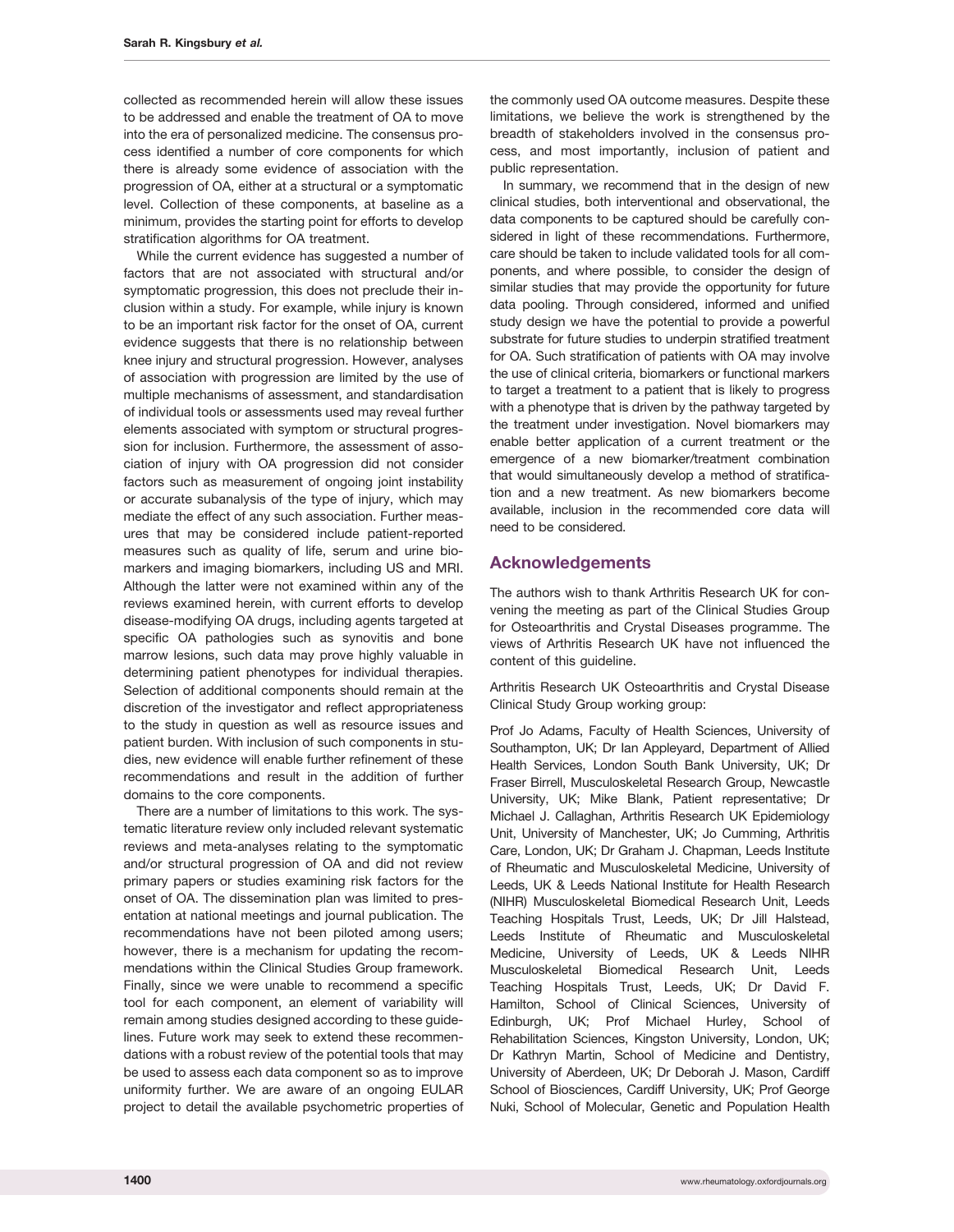<span id="page-8-0"></span>Sciences, University of Edinburgh, UK; Prof Anthony C. Redmond, Leeds Institute of Rheumatic and Musculoskeletal Medicine, University of Leeds, UK & Leeds NIHR Musculoskeletal Biomedical Research Unit, Leeds Teaching Hospitals Trust, Leeds, UK; Dr Kathleen Reilly, Physiotherapy Department, Nuffield Orthopaedic Hospital, Oxford, UK; Prof Nicola Robinson, School of Allied Health Sciences, London South Bank University, London, UK; Dr Edward Roddy, Research Institute for Primary Care & Health Sciences, Keele University, UK; Prof Hamish Simpson, School of Clinical Sciences, University of Edinburgh, UK; Dr Toby O. Smith, School of Health Sciences, University of East Anglia, Norwich, UK; Christine Thomas, Leeds NIHR Musculoskeletal Biomedical Research Unit, Leeds Teaching Hospitals Trust, Leeds, UK; Dr Elaine Thomas, Research Institute for Primary Care & Health Sciences, Keele University, UK; Dr Jennifer Wilkinson, Newcastle Clinical Trials Unit, Newcastle University, UK and Dr Elspeth Wise, Encompass Healthcare, Washington, Tyne and Wear, UK.

Funding: No specific funding was received from any bodies in the public, commercial or not-for-profit sectors to carry out the work described in this article.

Disclosure statement: N.K.A. has received honoraria, held advisory board positions (which involved receipt of fees) and received consortium research grants from Merck (honorarium); Roche, Novartis and Bioiberica (grants); Smith & Nephew, Nicox, Flexion Bioventus and Freshfields (personal fees) outside the submitted work. All other authors have declared no conflicts of interest.

# Supplementary data

[Supplementary data](http://rheumatology.oxfordjournals.org/lookup/suppl/doi:10.1093/rheumatology/kew201/-/DC1) are available at Rheumatology Online.

# **References**

- 1 Hunter DJ, Schofield D, Callander E. The individual and socioeconomic impact of osteoarthritis. Nat Rev Rheumatol 2014;10:437-41.
- 2 National Clinical Guideline Centre. Osteoarthritis. Care and management in adults. NICE Clinical Guideline 177. London, UK: National Institute for Health and Care Excellence. February 2014. [http://www.nice.org.uk/guid](http://www.nice.org.uk/guidance/CG177) [ance/CG177](http://www.nice.org.uk/guidance/CG177).
- 3 Chapple CM, Nicholson H, Baxter GD, Abbott JH. Patient characteristics that predict progression of knee osteoarthritis: a systematic review of prognostic studies. Arthritis Care Res 2011;63:1115-25.
- 4 Belo JN, Berger MY, Reijman M, Koes BW, Bierma-Zeinstra SM. Prognostic factors of progression of osteoarthritis of the knee: a systematic review of observational studies. Arthritis Rheum 2007;57:13-26.
- 5 Bosomworth NJ. Exercise and knee osteoarthritis: benefit or hazard? Can Fam Physician 2009;55:871-8.
- 6 Tanamas S, Hanna FS, Cicuttini FM et al. Does knee malalignment increase the risk of development and

progression of knee osteoarthritis? A systematic review. Arthritis Rheum 2009;61:459-67.

- 7 Saberi HF, Runhaar J, van Meurs JB, Bierma-Zeinstra SM. Biomarkers for osteoarthritis: can they be used for risk assessment? A systematic review. Maturitas 2015;82:36-49.
- 8 Ajuied A, Wong F, Smith C et al. Anterior cruciate ligament injury and radiologic progression of knee osteoarthritis: a systematic review and meta-analysis. Am J Sports Med 2014;42:2242-52.
- 9 Henriksen M, Creaby MW, Lund H, Juhl C, Christensen R. Is there a causal link between knee loading and knee osteoarthritis progression? A systematic review and metaanalysis of cohort studies and randomised trials. BMJ Open 2014;4:e005368.
- 10 Bastick AN, Belo JN, Runhaar J, Bierma-Zeinstra SM. What are the prognostic factors for radiographic progression of knee osteoarthritis? a meta-analysis. Clin Orthop Relat Res 2015;473:2969-89.
- 11 Wright AA, Cook C, Abbott JH. Variables associated with the progression of hip osteoarthritis: a systematic review. Arthritis Rheum 2009;61:925-36.
- 12 Lievense AM, Bierma-Zeinstra SM, Verhagen AP, Verhaar JA, Koes BW. Prognostic factors of progress of hip osteoarthritis: a systematic review. Arthritis Rheum 2002;47:556-62.
- 13 Kwok WY, Plevier JW, Rosendaal FR, Huizinga TW, Kloppenburg M. Risk factors for progression in hand osteoarthritis: a systematic review. Arthritis Care Res 2013;65:552-62.
- 14 Pearce F, Hui M, Ding C, Doherty M, Zhang W. Does smoking reduce the progression of osteoarthritis? Metaanalysis of observational studies. Arthritis Care Res 2013;65:1026-33.
- 15 Tanamas SK, Wijethilake P, Wluka AE et al. Sex hormones and structural changes in osteoarthritis: a systematic review. Maturitas 2011;69:141-56.
- 16 Marks R. Self-efficacy and its application in the treatment of knee osteoarthritis: a critical review. Rheumatol Rep 2012;4:34-45.
- 17 van Dijk GM, Dekker J, Veenhof C, van den Ende CH, Carpa Study G. Course of functional status and pain in osteoarthritis of the hip or knee: a systematic review of the literature. Arthritis Rheum 2006;55:779-85.
- 18 Bastick AN, Runhaar J, Belo JN, Bierma-Zeinstra SM. Prognostic factors for progression of clinical osteoarthritis of the knee: a systematic review of observational studies. Arthritis Res Ther 2015;17:152.
- 19 Nicholls EE, van der Windt DA, Jordan JL, Dziedzic KS, Thomas E. Factors associated with the severity and progression of self-reported hand pain and functional difficulty in community-dwelling older adults: a systematic review. Musculoskeletal Care 2012; 10:51-62.
- 20 Benyon K, Hill S, Zadurian N, Mallen C. Coping strategies and self-efficacy as predictors of outcome in osteoarthritis: a systematic review. Musculoskeletal Care 2010;8:224-36.
- 21 Loke YK, Hinz IW X, Rowlands G, Scott D, Salter C. Impact of health literacy in patients with chronic